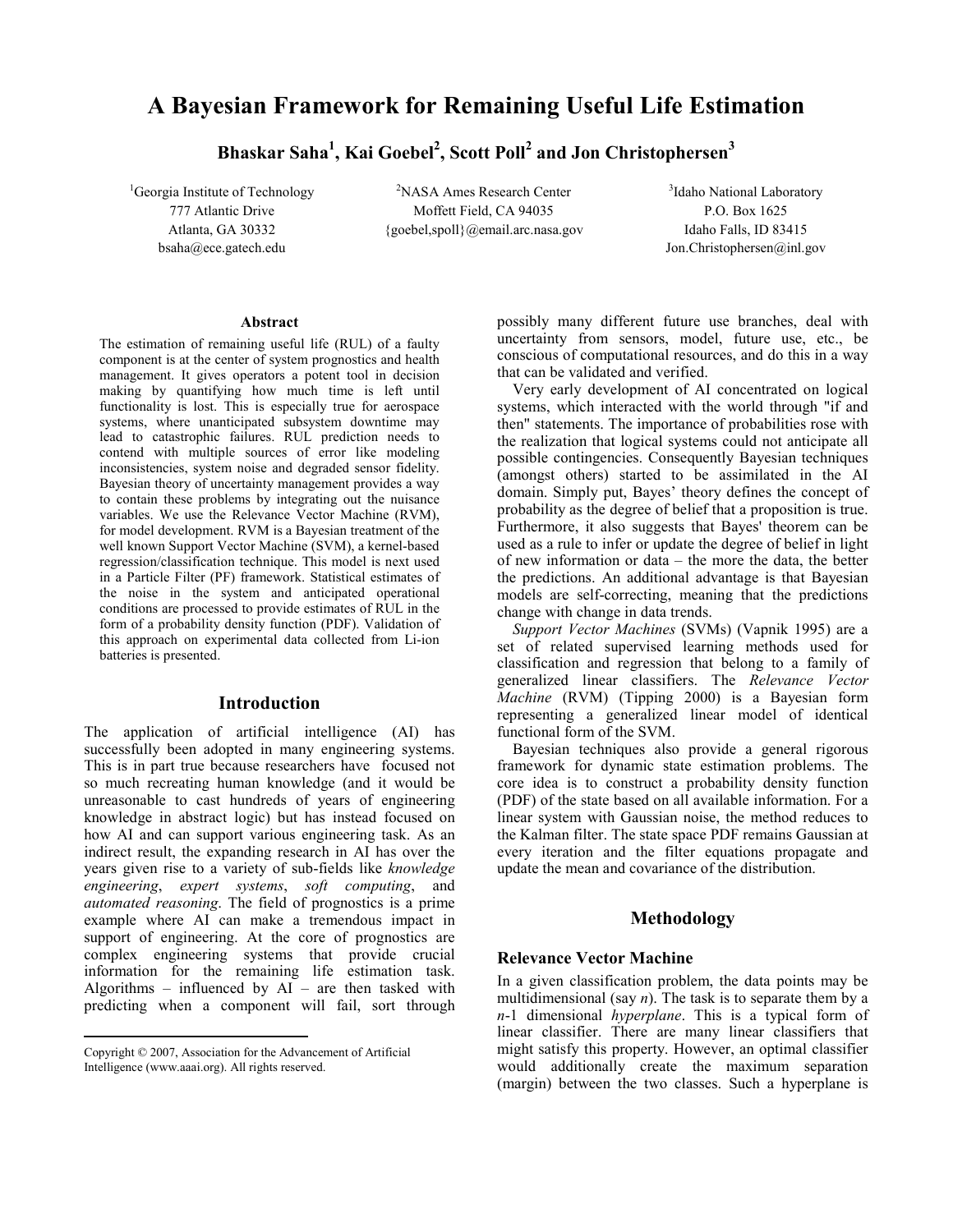known as the maximum-margin hyperplane and such a linear classifier is known as a maximum-margin classifier. Nonlinear kernel functions can be used to create nonlinear classifiers (Boser, Guyon, and Vapnik 1992). This allows the algorithm to fit the maximum-margin hyperplane in the transformed feature space, though the classifier may be nonlinear in the original input space.

 This technique was also extended to regression problems in the form of support vector regression (SVR) (Drucker et al. 1997). Regression can essentially be posed as an inverse classification problem where, instead of searching for a maximum margin classifier, a minimum margin fit needs to be found. Although, SVM is a state-of-the-art technique for classification and regression, it suffers from a number of disadvantages, one of which is the lack of probabilistic outputs that make more sense in health monitoring applications. The RVM attempts to address these very issues in a Bayesian framework. Besides the probabilistic interpretation of its output, it uses a lot fewer kernel functions for comparable generalization performance.

 This type of supervised machine learning starts with a set of input vectors  $\{t_n\}_{n=1}^N$  and their corresponding targets  ${ \{\theta_n\}_{n=1}^N}$ . The aim is to learn a model of the dependency of the targets on the inputs in order to make accurate predictions of  $\theta$  for unseen values of **t**. Typically, the predictions are based on some function  $F(t)$  defined over the input space, and learning is the process of inferring the parameters of this function. In the context of SVM, this function takes the form:

$$
F(\mathbf{t}; \mathbf{w}) = \sum_{i=1}^{N} w_i K(\mathbf{t}, \mathbf{t}_i) + w_0,
$$
\n(1)

where,  $\mathbf{w} = (w_1, w_2, ..., w_M)^T$  is a weight vector and  $K(\mathbf{t}, \mathbf{t}_i)$  is a kernel function.

 In the case of RVM, the targets are assumed to be samples from the model with additive noise:

$$
\theta_n = F(\mathbf{t}_n; \mathbf{w}) + \varepsilon_n,\tag{2}
$$

where,  $\varepsilon_n$  are independent samples from some noise process (Gaussian with mean 0 and variance  $\sigma^2$ ). Assuming the independence of  $\theta_n$ , the likelihood of the complete data set can be written as:

$$
p(\theta \mid \mathbf{w}, \sigma^2) =
$$
  

$$
(2\pi\sigma^2)^{-N/2} \exp\left\{-\frac{1}{2\sigma^2} ||\theta - \Phi \mathbf{w}||^2\right\},
$$
 (3)

where,  $\Phi$  is the N x (N+1) design matrix with  $\Phi = [\Phi(t_1)]$ ,  $\Phi(\mathbf{t}_2), \ldots, \Phi(\mathbf{t}_n)$ <sup>T</sup>, wherein  $\Phi(\mathbf{t}_n) = [1, K(\mathbf{t}_n, \mathbf{t}_1), K(\mathbf{t}_n, \mathbf{t}_2), \ldots, K(\mathbf{t}_n, \mathbf{t}_n)]$  $K(\mathbf{t}_n, \mathbf{t}_N)$ <sup>T</sup>.

 To prevent over-fitting a preference for smoother functions is encoded by choosing a zero-mean Gaussian prior distribution  $\wp$  over w:

$$
p(\mathbf{w} \mid \boldsymbol{\eta}) = \prod_{i=1}^{N} \wp(w_i \mid 0, \boldsymbol{\eta}_i^{-1}), \tag{4}
$$

with  $\eta$  a vector of  $N+1$  hyperparameters. To complete the specification of this hierarchical prior, we must define *hyperpriors* over  $\eta$ , as well as over the noise variance  $\sigma^2$ .

 Having defined the prior, Bayesian inference proceeds by computing the posterior over all unknowns given the data from Bayes' rule:

$$
p(\mathbf{w}, \eta, \sigma^2 | \theta) =
$$
  
\n
$$
\frac{p(\theta | \mathbf{w}, \eta, \sigma^2) p(\mathbf{w}, \eta, \sigma^2)}{p(\theta)},
$$
\n(5)

Since this form is difficult to handle analytically, the hyperpriors over  $\eta$  and  $\sigma^2$  are approximated as delta functions at their most probable values  $\eta_{MP}$  and  $\sigma^2_{MP}$ . Predictions for new data are then made according to:

$$
p(\theta_* | \theta) =
$$
  
\n
$$
\int p(\theta_* | \mathbf{w}, \sigma_{MP}^2) p(\mathbf{w} | \theta, \eta_{MP}, \sigma_{MP}^2) d\mathbf{w}.
$$
\n(6)

#### Particle Filters

For nonlinear systems or non-Gaussian noise, there is no general analytic (closed form) solution for the state space PDF. The extended Kalman filter (EKF) is the most popular solution to the recursive nonlinear state estimation problem (Jazwinski 1970). In this approach the estimation problem is linearized about the predicted state so that the Kalman filter can be applied. In this case, the desired PDF is approximated by a Gaussian, which may have significant deviation from the true distribution causing the filter to diverge.

In contrast, for the *Particle Filter* (PF) approach (Arulampalam 2002; Gordon, Salmond, and Smith 1993) the PDF is approximated by a set of particles (points) representing sampled values from the unknown state space, and a set of associated weights denoting discrete probability masses. The particles are generated and recursively updated from a nonlinear process model that describes the evolution in time of the system under analysis, a measurement model, a set of available measurements and an *a priori* estimate of the state PDF. In other words, PF is a technique for implementing a recursive Bayesian filter using Monte Carlo (MC) simulations, and as such is known as a sequential MC (SMC) method.

 Particle methods assume that the state equations can be modeled as a first order Markov process with the outputs being conditionally independent. This can be written as:

$$
\mathbf{x}_{k} = f(\mathbf{x}_{k-1}) + \mathcal{G}_{k} \tag{7}
$$

$$
\mathbf{y}_{k} = h(\mathbf{x}_{k}) + \mathcal{O}_{k} \tag{7}
$$

where,  $\bf{x}$  denotes the state,  $\bf{v}$  is the output or measurements, and  $\mathcal{G}_k$  and  $\mathcal{Q}_k$  are samples from a noise distribution.

Sampling importance resampling (SIR) is a very commonly used particle filtering algorithm, which approximates the filtering distribution denoted as  $p(\mathbf{x}_k | \mathbf{y}_0, \dots, \mathbf{y}_k)$  by a set of P weighted particles  $\{ (w_k^{(i)}, \mathbf{x}_k^{(i)}) :$  $i=1,...,P$ . The *importance* weights  $\overline{a}$  are approximations to the relative posterior probabilities of the particles such that

$$
\int f(\mathbf{x}_{k})p(\mathbf{x}_{k} | \mathbf{y}_{0},...,\mathbf{y}_{k})d\mathbf{x}_{k} \approx \sum_{i=1}^{P} w_{k}^{(i)} f(\mathbf{x}_{k}^{(i)})
$$
\n
$$
\sum_{i=1}^{P} w_{k}^{(i)} = 1.
$$
\n(8)

The weight update is given by: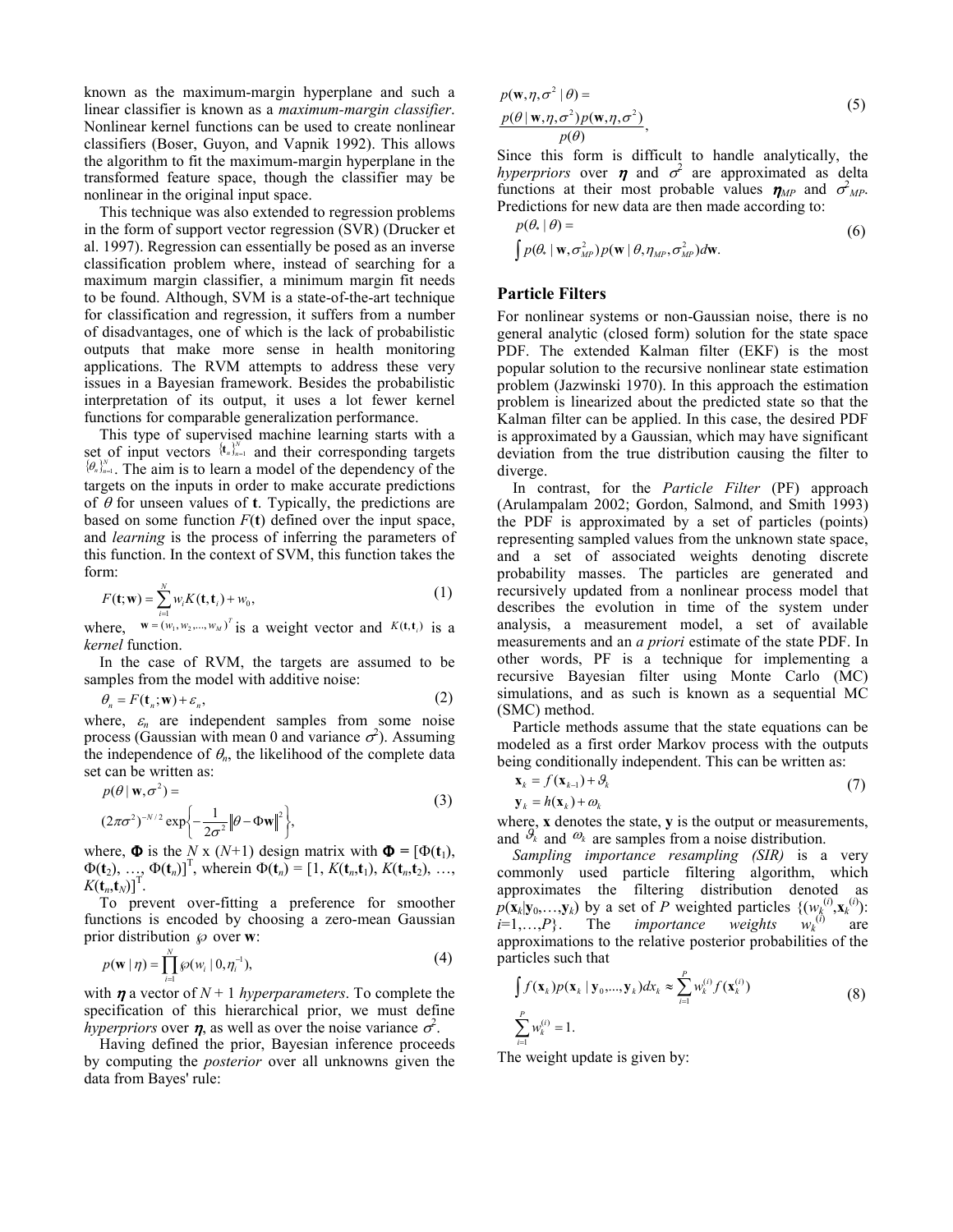$$
w_k^{(i)} = w_{k-1}^{(i)} \frac{p(\mathbf{y}_k \mid \mathbf{x}_k) p(\mathbf{x}_k \mid \mathbf{x}_{k-1})}{\pi(\mathbf{x}_k \mid \mathbf{x}_{0:k-1}, \mathbf{y}_{1:k})},
$$
(9)

where, the importance distribution  $\pi(\mathbf{x}_k|\mathbf{x}_{0:k-1}, \mathbf{y}_{1:k})$  is approximated as  $p(\mathbf{x}_k|\mathbf{x}_{k-1})$ .

# Application

Batteries form a core component of many machines and are often times critical to the well being and functional capabilities of the overall system. Failure of a battery can lead to reduced performance, operational impairment and even catastrophic failure, especially in aerospace systems. A case in point is NASA's Mars Global Surveyor which stopped operating in November 2006. Preliminary investigations revealed that the spacecraft was commanded to go into a safe mode, after which the radiator for the batteries was oriented towards the sun. This increased the temperature of the batteries and they lost their charge capacity in short order. This scenario, although drastic, is not the only one of its kind in aerospace applications. An efficient method for battery monitoring would greatly improve the reliability of such systems.

#### Model Development

In order to tie in the above discussed techniques, namely RVM and PF, with the battery health monitoring problem, the process is broken down into an offline and an online part. During offline analysis, the battery/cell operation is expressed in the form of structural and functional models, which aid in the construction of the "physics of failure mechanisms" model. Features extracted from sensor data comprising of voltage, current, power, impedance electrochemical impedance spectrometry (EIS), frequency and temperature readings, are used to estimate the internal parameters of the battery model shown in Figure 1. The parameters of interest are the double layer capacitance CDL, the charge transfer resistance RCT, the Warburg impedance RW and the electrolyte resistance RE.



Figure 1. Lumped Parameter Model of a Cell

The values of these internal parameters change with various ageing and fault processes like plate sulfation, passivation and corrosion. RVM regression is performed on parametric data collected from a group of cells over a long period of time so as to find representative ageing curves. Since we want to learn the dependency of the parameters with time, the RVM input vector t is time, while the target vector  $\theta$  is given by the inferred parametric values. Exponential growth models, as shown in equation 10, are then fitted on these curves to identify the relevant decay parameters like C and  $\lambda$ :

$$
\widetilde{\theta} = C \exp(\lambda t),\tag{10}
$$

where,  $\ddot{\theta}$  is the model predicted value of an internal battery parameter like  $\overrightarrow{R}_{CT}$  or  $\overrightarrow{R}_{F}$ . The overall model development scheme is depicted in the flowchart of Figure 2.



Figure 2. Schematic of Model Development

#### RUL Estimation

The system description model developed in the offline process is fed into the online process. Data from the system sensors are mapped into system features which are subsequently used to estimate the RUL as explained below. The PF uses the parameterized exponential growth model, described in equation 10, for the propagation of the particles in time. The algorithm incorporates the model parameters  $C$  and  $\lambda$  as well as the internal battery parameters  $R<sub>E</sub>$  and  $R<sub>CT</sub>$  as components of the state vector **x**, and thus, performs parameter identification in parallel with state estimation. The measurement vector y is comprised of the battery parameters inferred from measured data. The values of C and  $\lambda$  learnt from the RVM regression are used as initial estimates for the particle filter. Resampling of the particles is carried out in each iteration so as to reduce the occurrence of degeneracy of particle weights. Taking advantage of the highly linear correlation between  $R_{CT}+R_{E}$ and C/1 capacity (as derived from data), predicted values of the internal battery model parameters are used to calculate expected charge capacities of the battery. The predictions are compared against end-of-life thresholds to derive the RUL estimates. Figure 3 shows a simplified schematic of the process described above.



Figure 3. Particle Filter Framework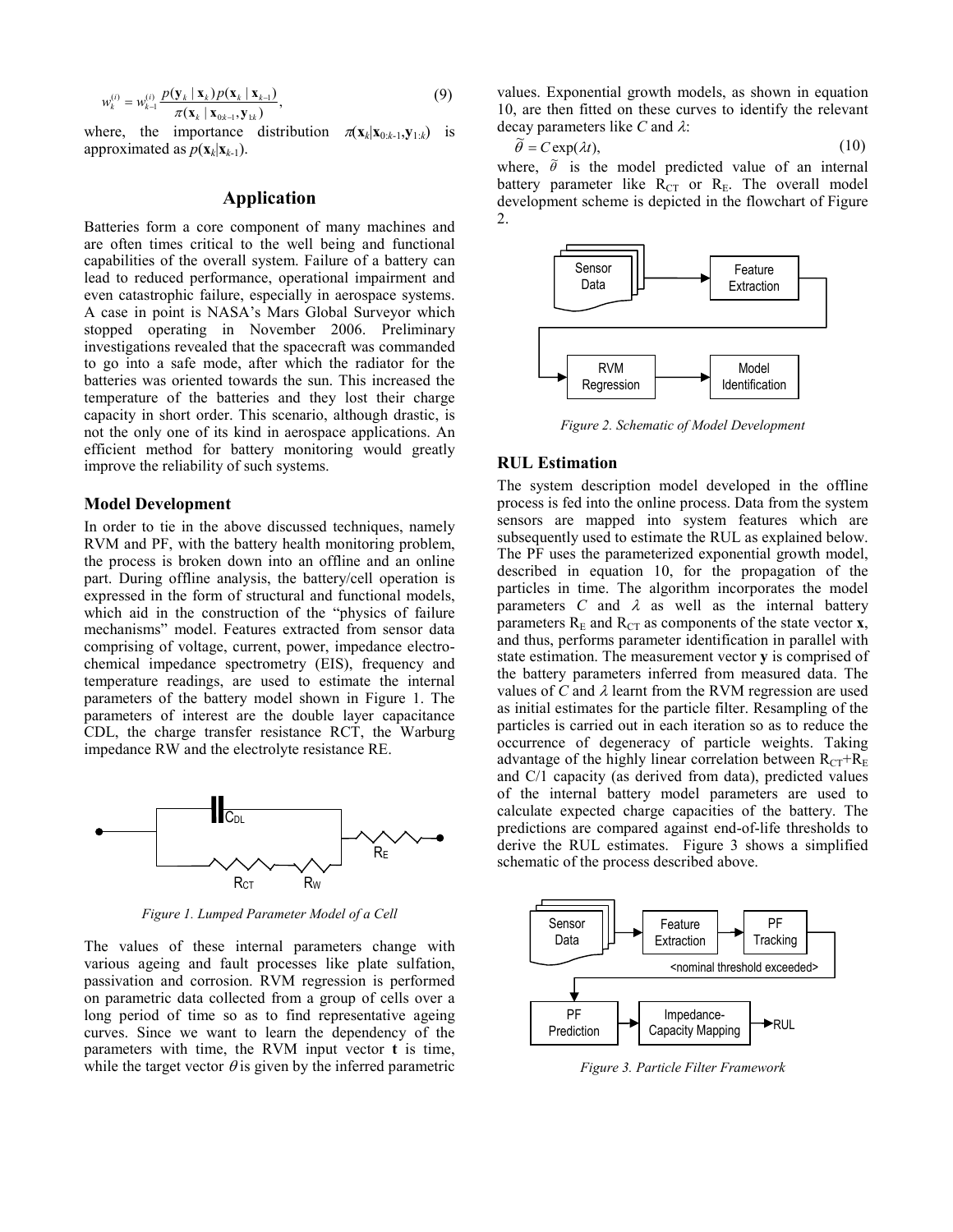## **Results**

The data used in this study had been collected from second generation 18650-size lithium-ion cells (i.e., Gen 2 cells) that were cycle-life tested at the Idaho National Laboratory under the Advanced Technology Development (ATD) Program, initiated in 1998 by the U.S. Department of Energy to find solutions to the barriers that limit the commercialization of high-power lithium-ion batteries. The cells were aged at 60% state-of-charge (SOC) and various temperatures (25°C and 45°C).



Figure 4. Shift in EIS Data with Ageing

The results for the model development section are presented in the form of 3 plots. Figure 4 shows the shift in electro-chemical impedance spectrometry (EIS) data of one of the test cells with ageing at 25°C. The nearly vertical left tails of the EIS plots are due to inductances in the battery terminals and connection leads. In some models this distributed inductance is represented in the form of a lumped inductance parameter L in series with the electrolyte resistance  $R<sub>E</sub>$ . The tails on the right side of the curves arise from diffusion based cell transport phenomena. This is modeled as the parameter  $R_W$  in Figure 1.

 Figure 6 shows a zoomed in section of the data presented above in Figure 4 with the battery internal model parameters identified. Since the expected frequency plot of a resistance and a capacitance in parallel is a semicircle, we fit semicircular curves to the central sections of the data in a least-square sense. The left intercept of the semicircles give the  $R<sub>E</sub>$  values while the diameters of the semicircles give the  $R_{CT}$  values. Other internal parameters like  $R_W$  and  $C_{\text{DL}}$  are not plotted since they showed negligible change over the ageing process and are excluded from further analysis.

 Figure 5 shows the output of the RVM regression along with the exponential growth model fits for  $R<sub>E</sub>$  and  $R<sub>CT</sub>$ . The use of probabilistic kernels in RVM helps to reject the effects of outliers and the varying number of data points at different time steps, which can bias conventional leastsquare based model fitting methods.



Figure 5. RVM Regression and Growth Model Fit



Figure 6. Zoomed EIS Plot with Internal Battery Model Parameter Identification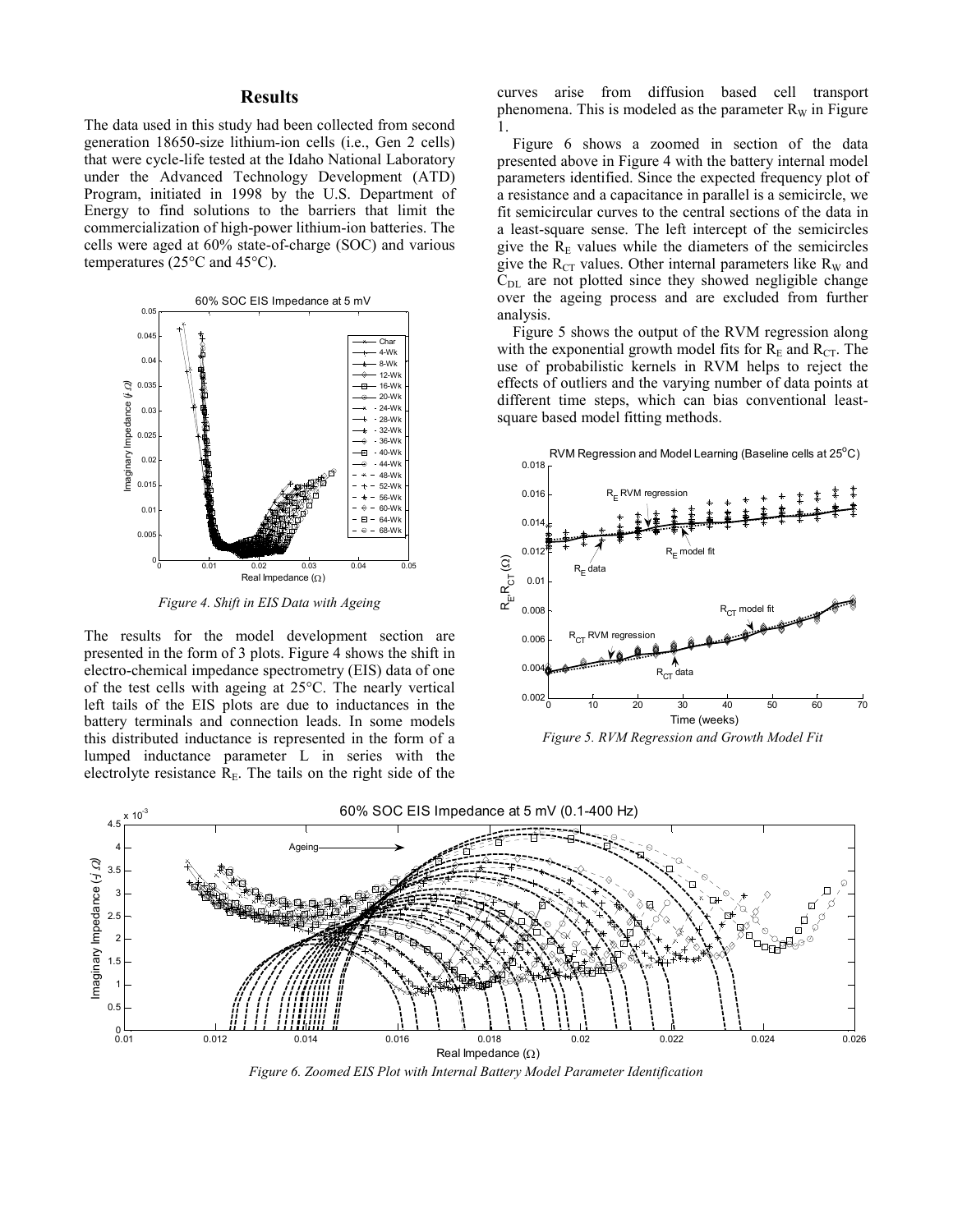Figure 7 shows both the state tracking and future state prediction plots for data collected at 45°C. The threshold for fault declaration has been arbitrarily chosen. The estimated  $\lambda$  value for the R<sub>CT</sub> growth model (equation 10) is considerably larger than of the training data (collected at 25°C). Consequently, the diagnosis is that the cell has undergone rapid passivation due to the elevated temperatures.



Figure 7. Particle Filter Output

Figure 8 shows the high degree of linear correlation between the C/1 capacity and the internal impedance parameter  $R_E + R_{CT}$ . We exploit this relationship to estimate the current and future C/1 capacities.



Figure 8. Correlation between Capacity and Impedance Parameters

Remaining-useful-life (RUL) or time-to-failure (TTF) is used as the relevant metric for SOL. This is derived by projecting out the capacity estimates into the future (Figure 9) until expected capacity hits a certain

predetermined end-of-life threshold. The particle distribution is used to calculate the RUL probability density (PDF) by fitting a mixture of Gaussians in a leastsquares sense. As shown in Figure 9, the RUL PDF improves in both accuracy (centering of the PDF over the actual failure point) and precision (spread of the PDF over time) with the inclusion of more measurements before prediction.



# Conclusions

The combined Bayesian regression-estimation approach implemented as a RVM-PF framework has significant advantages over conventional methods RUL estimation. A Bayesian statistical approach is very well suited to complex systems whose internal state variables are either inaccessible to sensors or hard to measure under operational conditions, and whose performance is strongly influenced by ambient environmental and load conditions. Additionally, the discussed methodology does not simply provide a mean estimate of the time-to-failure; rather it generates a probability distribution over time that best encapsulates the uncertainties inherent in the system model and measurements and in the basic concept of failure prediction.

# References

Arulampalam, S.; Maskell, S.; Gordon, N. J.; and Clapp, T. 2002. A Tutorial on Particle Filters for On-line Nonlinear/Non-Gaussian Bayesian Tracking. IEEE Trans. on Signal Processing, 50(2): 174-188.

Boser, B. E.; Guyon, I. M.; and Vapnik, V. N. 1992. A Training Algorithm for Optimal Margin Classifiers. Haussler, D. ed. 5th Annual ACM Workshop on COLT, 144-152. Pittsburgh, Penn.: ACM Press.